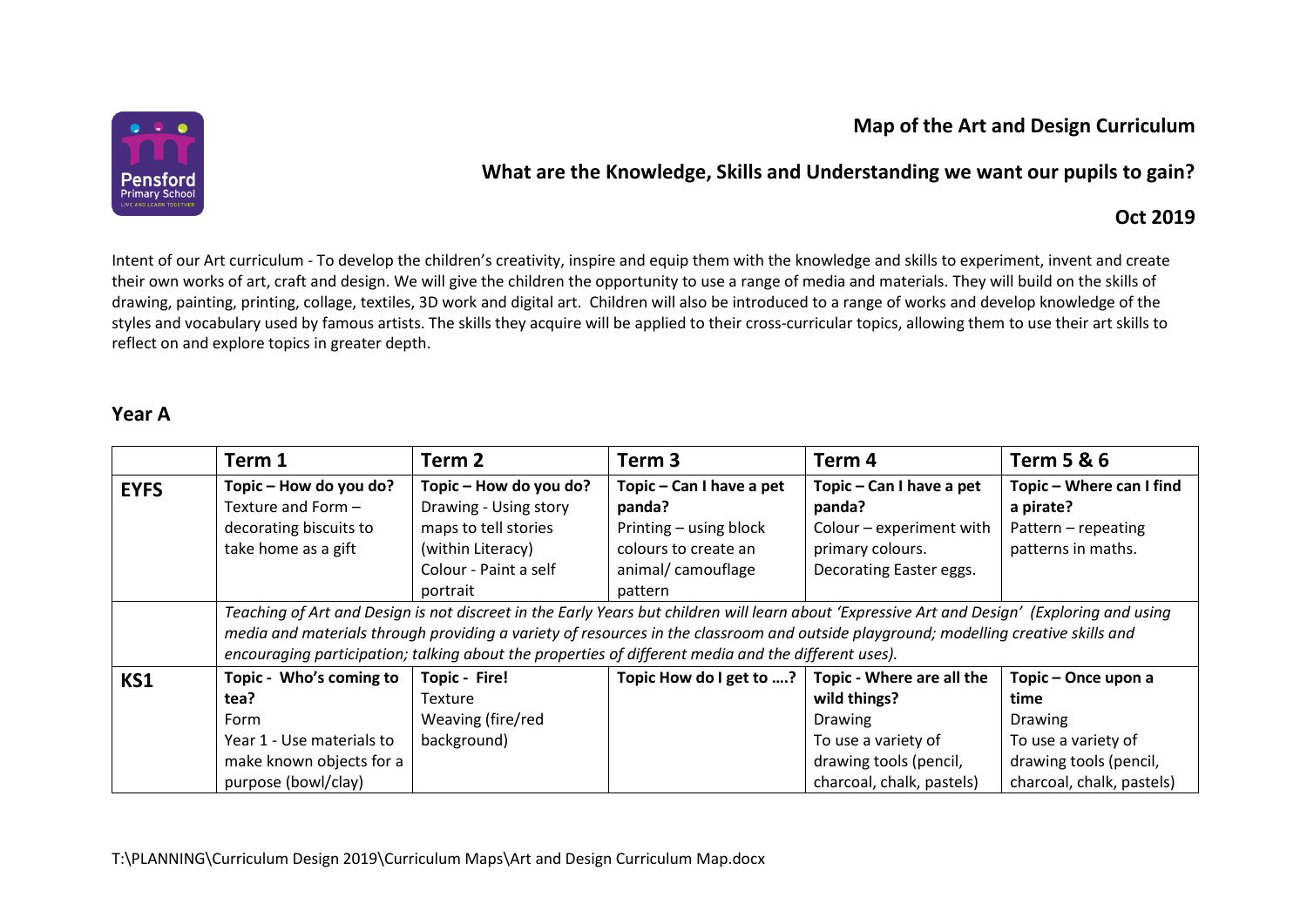|                 | Year 2 - decorative      | To build a house from the |                                 | Experiment with a range    | Experiment with a range    |
|-----------------|--------------------------|---------------------------|---------------------------------|----------------------------|----------------------------|
|                 | techniques.              | time of the Great Fire of |                                 | of tools and surfaces.     | of tools and surfaces.     |
|                 |                          | London.                   |                                 | Year 1 - To observe        | (Link with growing plants) |
|                 |                          | To construct use          |                                 | patterns (animal patters)  | Year $1 - To$ observe and  |
|                 |                          | materials to make known   |                                 |                            | draw landscapes.           |
|                 |                          | objects for a purpose     |                                 | Texture                    | To observe patters (in     |
|                 |                          |                           |                                 | Weaving (forest/greens     | nature)                    |
|                 |                          |                           |                                 | background)                | To explore different       |
|                 |                          |                           |                                 |                            | textures (in nature        |
|                 |                          |                           |                                 |                            | Year 2                     |
|                 |                          |                           |                                 |                            | Sketch to make quick       |
|                 |                          |                           |                                 |                            | records.                   |
|                 |                          |                           |                                 |                            | Discuss use of shadow      |
|                 |                          |                           |                                 |                            | /light/dark                |
|                 |                          |                           |                                 |                            |                            |
|                 |                          |                           |                                 |                            | Form                       |
|                 |                          |                           |                                 |                            | Year 2- awareness of       |
|                 |                          |                           |                                 |                            | natural and manmade        |
|                 |                          |                           |                                 |                            | forms.                     |
|                 |                          |                           |                                 |                            |                            |
|                 |                          |                           |                                 |                            | Pattern                    |
|                 |                          |                           |                                 |                            | Year $2$ – awareness and   |
|                 |                          |                           |                                 |                            | discussion of patterns     |
|                 |                          |                           |                                 |                            | Natural and manmade        |
|                 |                          |                           |                                 |                            | patterns.                  |
| Lower           | Topic - North, East,     | Topic - Rise of the       | <b>Topic - Extreme Survival</b> | Topic - Grow Your Own      | Topic - Escape from        |
| KS <sub>2</sub> | South, West              | <b>Robots</b>             | Colour (focus on                | Texture (textiles, use a   | Pompeii (With a snap,      |
|                 | Drawing (draw both       | Form (3D work, paper      | techniques - apply              | wider variety of stitches, | crackle and pop!)          |
|                 | positive and negative    | sculpture, mod roc)       | colour, using dotting,          | compare different          | Pattern (mosaics, clay,    |
|                 | shapes, accurate drawing |                           | scratching, splashing)          | fabrics, use smaller eyed  | using ICT, symmetry,       |
|                 | of people - particularly | Artists                   | Artists                         | needles and firmer         | tessellation)              |
|                 | faces, accurate drawing  | Eric Joyner               | <b>Ted Harrison</b>             | thread)                    |                            |
|                 | of whole people,         |                           |                                 |                            | Artists                    |

T:\PLANNING\Curriculum Design 2019\Curriculum Maps\Art and Design Curriculum Map.docx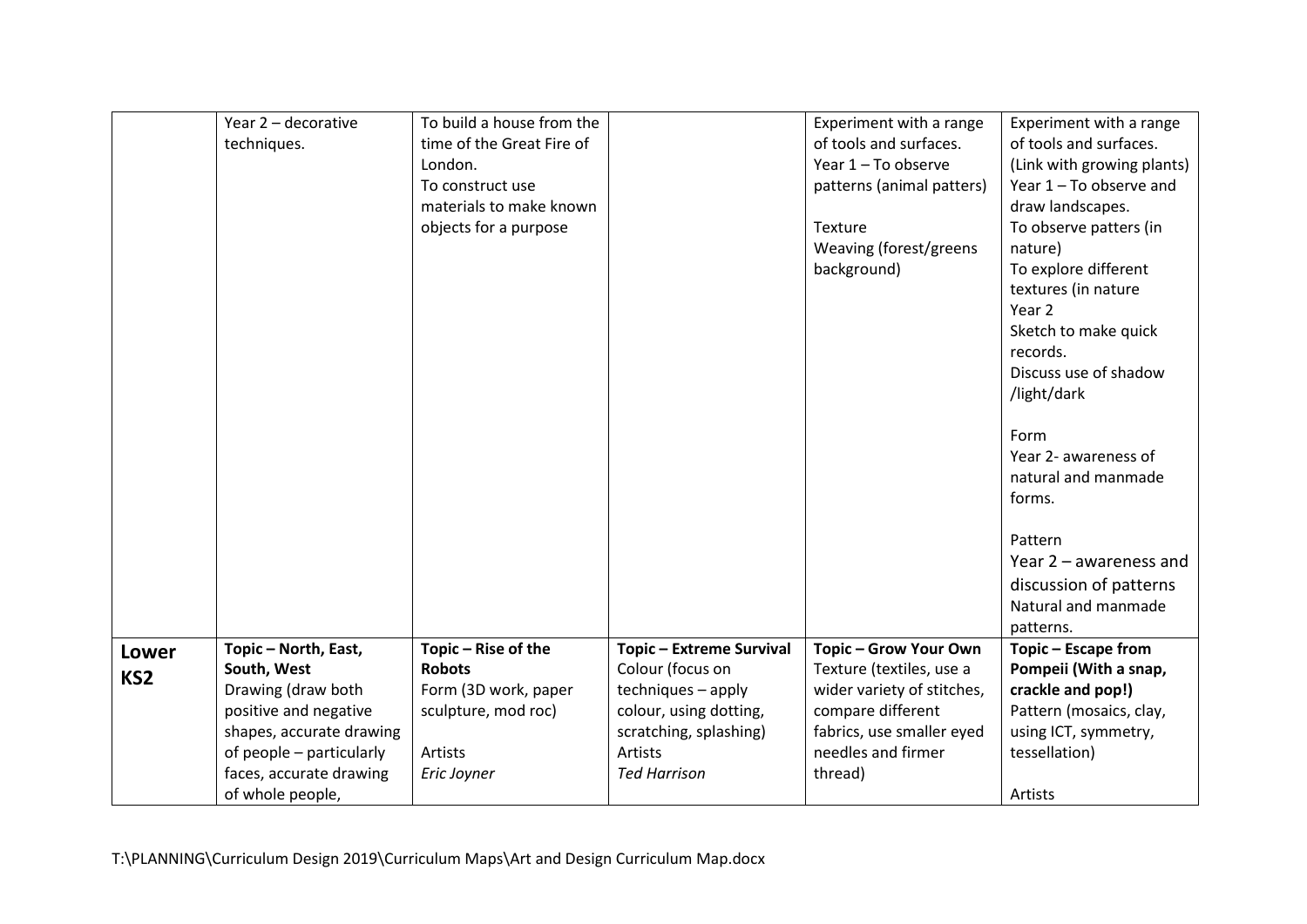|                 | computer generated          |                             |                             | Artists                 | Sonia King, Antoni Gaudí   |
|-----------------|-----------------------------|-----------------------------|-----------------------------|-------------------------|----------------------------|
|                 | drawings)                   |                             |                             | Lucy Levenson           |                            |
|                 |                             |                             |                             |                         |                            |
|                 | Artists                     |                             |                             |                         |                            |
|                 | Rene Magritte               |                             |                             |                         |                            |
|                 | (surrealism)                |                             |                             |                         |                            |
| <b>Upper</b>    | Topic - Mmm chocolate       | Topic – Why aorta keep      | Topic - Get off me land     | Topic – Were we a fish  | Topic - Dragon's Den       |
| KS <sub>2</sub> | Pattern (paint, pencil,     | fit                         | Colour (painting, ink, dye, | Form (3D work, clay,    | Printing (found materials, |
|                 | textiles, clay, printing)   | Drawing (pencil, charcoal,  | textiles, pencils, crayon,  | dough, boxes, wire,     | fruit/veg, wood blocks,    |
|                 | -repeating patterns         | inks, chalk, pastels, ICT   | pastels)                    | paper sculpture, mod    | press print, lino, string) |
|                 | -irregular painting         | software)                   | -hue, tint, tone, shades    | roc)                    | -Builds up drawings and    |
|                 | patterns                    | -effect of light on objects | and mood -explore the       | -plan and develop ideas | images of whole or parts   |
|                 | -simple symmetry            | and people from             | use of texture in colour    | -shape, form, model and | of items using various     |
|                 |                             | different directions        | -colour for purposes        | -observation or<br>join | techniques                 |
|                 | Artists                     | -interpret the texture of a | -colour to express          | imagination             | -screen printing           |
|                 | Bridget Riley, Escher, Paul | surface <b>D</b> produce    | feelings                    | -properties of media    | -explore printing          |
|                 | Klee, Joan Miro             | increasingly accurate       |                             | -discuss and evaluate   | techniques used by         |
|                 |                             | drawings of people          | Artists                     | own work and that of    | various artist             |
|                 |                             | -concept of perspective     | Chagall, Ben Moseley,       | other sculptors         |                            |
|                 |                             |                             | Pollock, Monet              |                         | Artists                    |
|                 |                             | Artists                     |                             | <b>Artists</b>          | Picasso                    |
|                 |                             | Van Gogh, Poonac            |                             | Andy Goldsworth, Henry  |                            |
|                 |                             |                             |                             | Moore                   |                            |

# **Year B**

|             | Term 1                 | Term 2                 | Term <sub>3</sub>        | Term 4                   | <b>Term 5 &amp; 6</b>    |
|-------------|------------------------|------------------------|--------------------------|--------------------------|--------------------------|
| <b>EYFS</b> | Topic – How do you do? | Topic – How do you do? | Topic – Can I have a pet | Topic – Can I have a pet | Topic – Where can I find |
|             | Texture and Form -     | Drawing - Using story  | panda?                   | panda?                   | a pirate?                |
|             | decorating biscuits to | maps to tell stories   | Printing – using block   |                          | Pattern - repeating      |
|             | take home as a gift    | (within Literacy)      | colours to create an     |                          | patterns in maths.       |

T:\PLANNING\Curriculum Design 2019\Curriculum Maps\Art and Design Curriculum Map.docx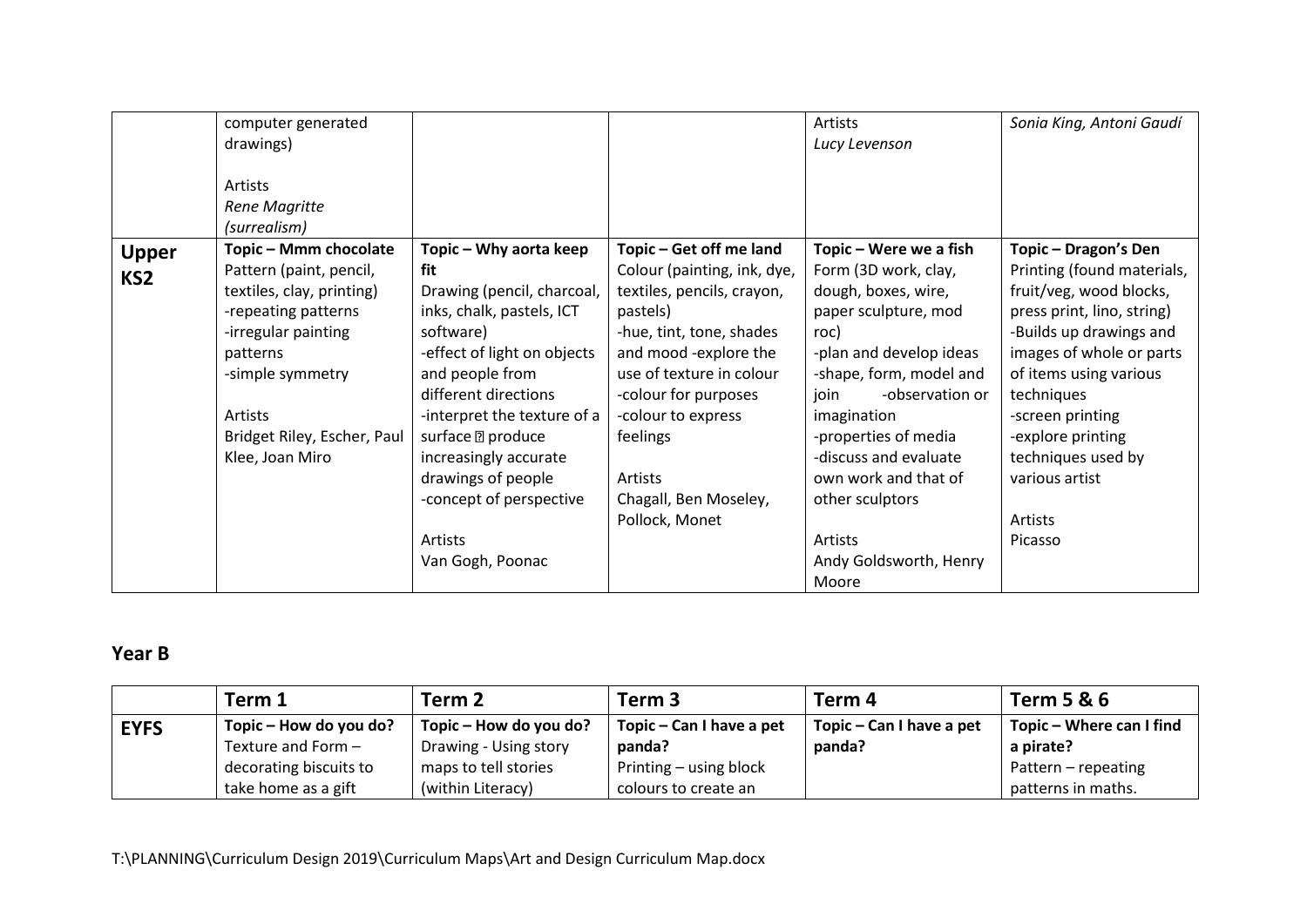|     |                         | Colour - Paint a self                                                                                                                        | animal/ camouflage        | Colour - experiment with |                            |
|-----|-------------------------|----------------------------------------------------------------------------------------------------------------------------------------------|---------------------------|--------------------------|----------------------------|
|     |                         | portrait                                                                                                                                     | pattern                   | primary colours.         |                            |
|     |                         |                                                                                                                                              |                           | Decorating Easter eggs.  |                            |
|     |                         | Teaching of Art and Design is not discreet in the Early Years but children will learn about 'Expressive Art and Design' (Exploring and using |                           |                          |                            |
|     |                         | media and materials through providing a variety of resources in the classroom and outside playground; modelling creative skills and          |                           |                          |                            |
|     |                         | encouraging participation; talking about the properties of different media and the different uses).                                          |                           |                          |                            |
| KS1 | Topic - Our amazing     | Topic - Toy story                                                                                                                            | Topic - The arty one      | Topic - maps and routes  | <b>Topic - Weather and</b> |
|     | world                   | To make a toy puppet                                                                                                                         | Colour                    |                          | seaside                    |
|     | <b>Drawing</b>          | Texture                                                                                                                                      | Year 1 - name all colours |                          | <b>Drawing</b>             |
|     | Year 1 - To observe     | Year 1 to understand                                                                                                                         | -mixing colours.          |                          | Year 2- Draw and record    |
|     | anatomy (faces)         | how textiles create                                                                                                                          | - apply colour with a     |                          | ways of expressing         |
|     | Year 2 - Sketch to make | things.                                                                                                                                      | range of tools.           |                          | feelings. (link with PSHE  |
|     | quick records.          | Year 2                                                                                                                                       | -Collage - Lowry class    |                          | school value happiness     |
|     |                         | Start to explore different                                                                                                                   | collage                   |                          | and seaside/stormy seas.   |
|     | Form - Clay person      | stitches.                                                                                                                                    |                           |                          |                            |
|     | Year 1 - carve          | Use large eye needles -                                                                                                                      | Year 2 - make as many     |                          | Colour                     |
|     | Year 2 - To shape and   | running stitches                                                                                                                             | tones of one colour as    |                          | Year 2 - To apply colour   |
|     | form from direct        |                                                                                                                                              | possible.                 |                          | on a large scale - (Create |
|     | observation             |                                                                                                                                              | Darken colours without    |                          | seaside picture)           |
|     |                         |                                                                                                                                              | using black.              |                          |                            |
|     |                         |                                                                                                                                              |                           |                          | Texture                    |
|     |                         |                                                                                                                                              |                           |                          | Year 2 – Overlapping and   |
|     |                         |                                                                                                                                              |                           |                          | overlaying to create       |
|     |                         |                                                                                                                                              |                           |                          | affect. Seaside - under    |
|     |                         |                                                                                                                                              |                           |                          | the sea picture            |
|     |                         |                                                                                                                                              |                           |                          |                            |
|     |                         |                                                                                                                                              |                           |                          | Pattern                    |
|     |                         |                                                                                                                                              |                           |                          | Experiment by arranging,   |
|     |                         |                                                                                                                                              |                           |                          | folding, repeating,        |
|     |                         |                                                                                                                                              |                           |                          | overlapping, regular and   |
|     |                         |                                                                                                                                              |                           |                          | irregular patterns         |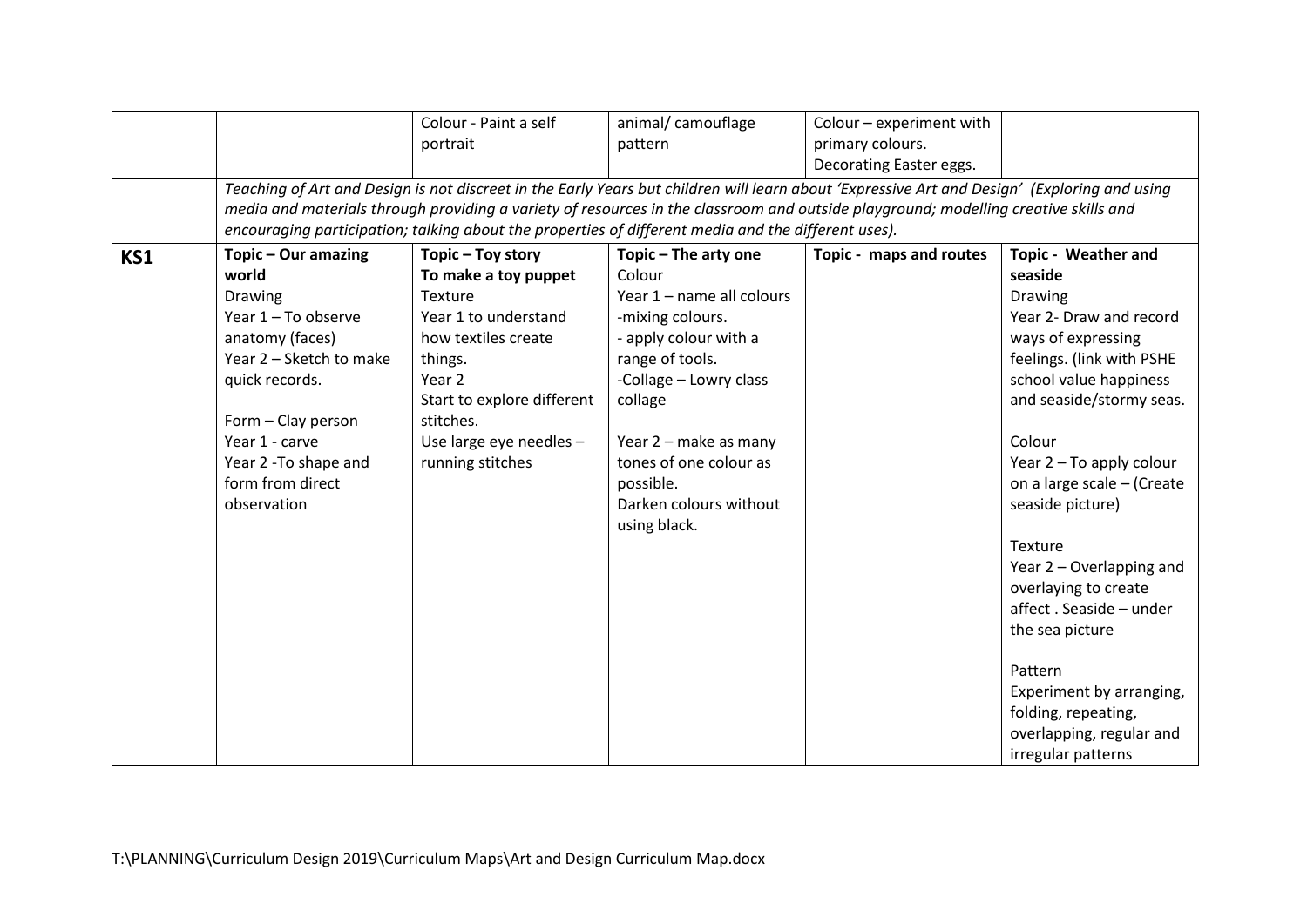| <b>Lower</b><br>KS <sub>2</sub> | <b>Topic-Going Global</b><br>Printing (modify and<br>adapt print, use<br>sketchbooks for<br>recording, mono-<br>printing)<br>Artists<br>Dan Mather                                                                                                                                       | Topic - Raiders and<br><b>Traders</b><br>Pattern (paint, pencil)<br>Artists                                                                                                                                                                                                                                                                | Topic - Can you walk like<br>an Egyptian?<br>Form (3D work, clay)<br>Artists                                                                                                                                                                                                                                                                                | <b>Topic - Rainforest</b><br>Colour (colouring mixing<br>and matching: tint, tone,<br>shade)<br>Introducing different types<br>of brushes<br>Artists<br>John Dyer                                                                                                                                                                                | Topic - Down in the<br><b>Valley</b><br>Drawing (pencil, charcoal,<br>ink, chalk and pastels)<br>Artists                                                                                                                                                                                                                                          |
|---------------------------------|------------------------------------------------------------------------------------------------------------------------------------------------------------------------------------------------------------------------------------------------------------------------------------------|--------------------------------------------------------------------------------------------------------------------------------------------------------------------------------------------------------------------------------------------------------------------------------------------------------------------------------------------|-------------------------------------------------------------------------------------------------------------------------------------------------------------------------------------------------------------------------------------------------------------------------------------------------------------------------------------------------------------|--------------------------------------------------------------------------------------------------------------------------------------------------------------------------------------------------------------------------------------------------------------------------------------------------------------------------------------------------|---------------------------------------------------------------------------------------------------------------------------------------------------------------------------------------------------------------------------------------------------------------------------------------------------------------------------------------------------|
| <b>Upper</b><br>KS <sub>2</sub> | Topic - What's out<br>there?<br>Colour (painting, ink, dye,<br>textiles, pencils, crayon,<br>pastels)<br>-hue, tint, tone, shades<br>and mood --explore the<br>use of texture in colour<br>-colour for purposes<br>-colour to express<br>feelings<br>Artists<br>Van Gogh, William Turner | Topic - Who let the gods<br>out?<br>Form (3D work, clay,<br>dough, boxes, wire,<br>paper sculpture, mod<br>roc)<br>-plan and develop ideas<br>-shape, form, model and<br>join<br>-observation or<br>imagination<br>-properties of media<br>-discuss and evaluate<br>own work and that of<br>other sculptors<br>Artists<br>Barbara Hepworth | Topic $-$ Is it me or is it<br>hot in here?<br>Printing (found materials,<br>fruit/veg, wood blocks,<br>press print, lino, string)<br>-Builds up drawings and<br>images of whole or parts<br>of items using various<br>techniques<br>-Screen printing<br>-Explore printing<br>techniques used by<br>various artist<br>Artists<br>Dan Mather, Andy<br>Warhol | Topic - Victorious<br><b>Victorians</b><br>Drawing (pencil, charcoal,<br>inks, chalk, pastels, ICT<br>software)<br>-effect of light on objects<br>and people from<br>different directions<br>-interpret the texture of a<br>surface<br>-produce increasingly<br>accurate drawings of<br>people<br>-concept of perspective<br>Artists<br>Da Vinci | Topic - How steady is<br>your hand?<br>Texture (textiles, clay,<br>sand, plaster, stone)<br>-Develops experience in<br>embellishing<br>-Applies knowledge of<br>different techniques to<br>express feelings<br>-Work collaboratively on<br>a larger scale<br>Artists<br>Linda Caverley, Molly<br>Williams, William Morris,<br><b>Gustav Klimt</b> |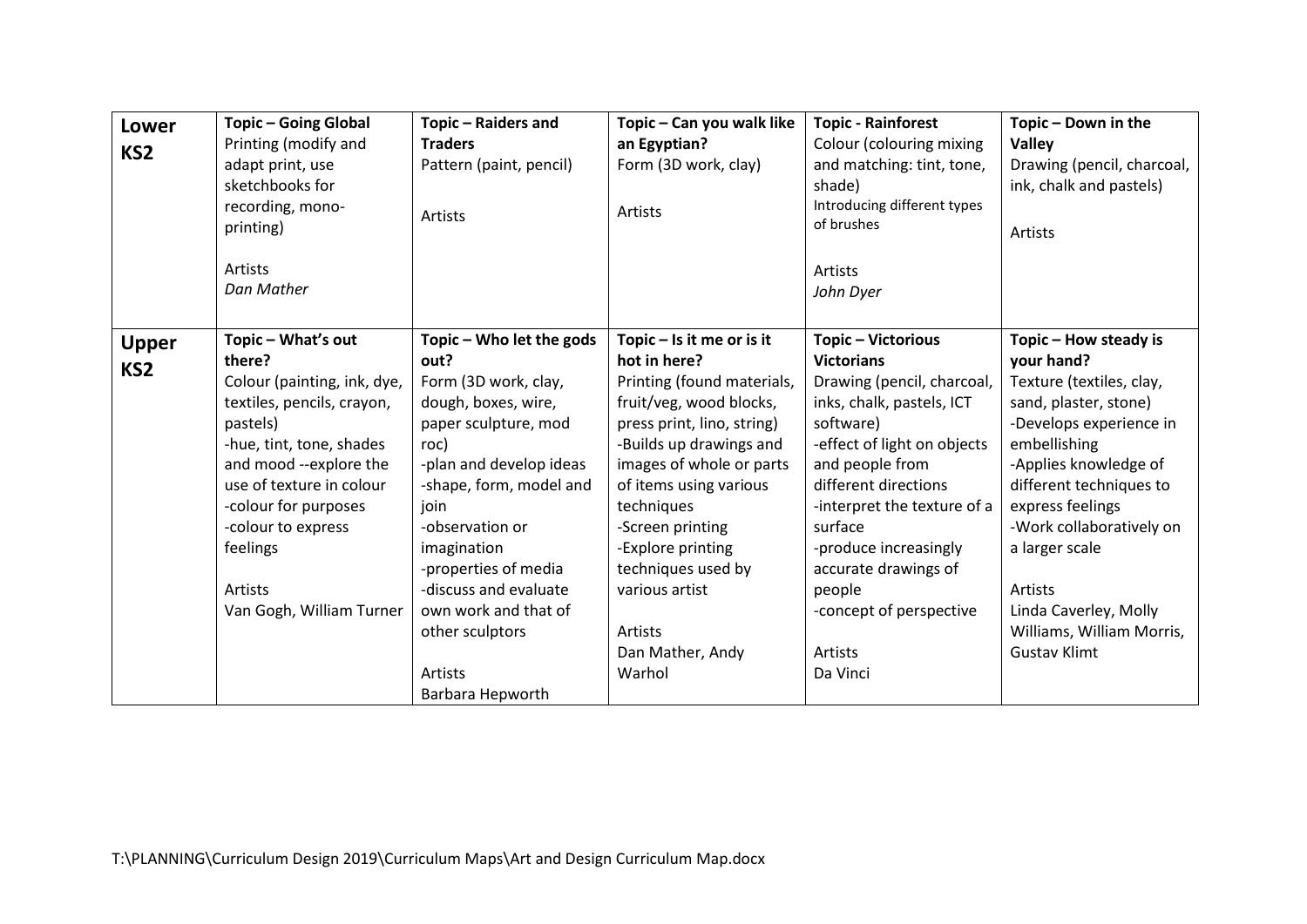| <b>Threshold Concepts</b> | KS1                                                                          | LKS2                                        | UKS2                                        |  |  |
|---------------------------|------------------------------------------------------------------------------|---------------------------------------------|---------------------------------------------|--|--|
|                           | <b>Examples of Deeper Questioning Starters related to Threshold Concepts</b> |                                             |                                             |  |  |
|                           | Where is? Where did?                                                         | Where is? Where did?                        | Where is? Where did?                        |  |  |
|                           | When is? When did?                                                           | When is? When did?                          | When is? When did?                          |  |  |
|                           | (Comparing - discussion of similarities and                                  | (Comparing - discussion of similarities and | (Comparing - discussion of similarities and |  |  |
|                           | differences)                                                                 | differences)                                | differences)                                |  |  |
|                           |                                                                              | Which is? Which could? (Choice)             | Which is? Which could? (Choice)             |  |  |
|                           |                                                                              |                                             | Where might? Why might?                     |  |  |
|                           | Where is? Where did?                                                         | Where is? Where did?                        | (Imagination)<br>Where is? Where did?       |  |  |
|                           | What is? What did?                                                           | What is? What did?                          | What is? What did?                          |  |  |
|                           |                                                                              | When did? Which could?                      | When did? Which could?                      |  |  |
|                           |                                                                              |                                             | Why might? (Reason)                         |  |  |
|                           | Where is?                                                                    | Where is?                                   | Where is?                                   |  |  |
|                           | What did? When did?                                                          | What did? When did?                         | What did? When did?                         |  |  |
|                           | Who are?                                                                     | Who are? Who can?                           | Who are? Who can?                           |  |  |
|                           |                                                                              | Which could?                                | Which could?                                |  |  |
|                           |                                                                              |                                             | Why would? (Reason)                         |  |  |
|                           |                                                                              |                                             | How might? (Imagination)                    |  |  |
|                           | Where is?                                                                    | Where is?                                   | Where is?                                   |  |  |
|                           | What are? (Characteristics)                                                  | What are? (Characteristics)                 | What are? (Characteristics)                 |  |  |
|                           | Where can? What can? (Possibilities)                                         | Where can? What can? (Possibilities)        | Where can? What can? (Possibilities)        |  |  |
|                           |                                                                              | What could? Where would?                    | What could? Where would?                    |  |  |
|                           |                                                                              | (Probability)                               | (Probability)                               |  |  |
|                           |                                                                              |                                             | Why will? How might?                        |  |  |
|                           | Where is?                                                                    | Where is?                                   | Where is?                                   |  |  |
|                           | What is?                                                                     | What is?                                    | What is?                                    |  |  |
|                           | Which is?                                                                    | Which is? Which could?                      | Which is? Which could?                      |  |  |
|                           |                                                                              | Why could?                                  | Why could?                                  |  |  |
|                           |                                                                              |                                             | Why might? How will?                        |  |  |